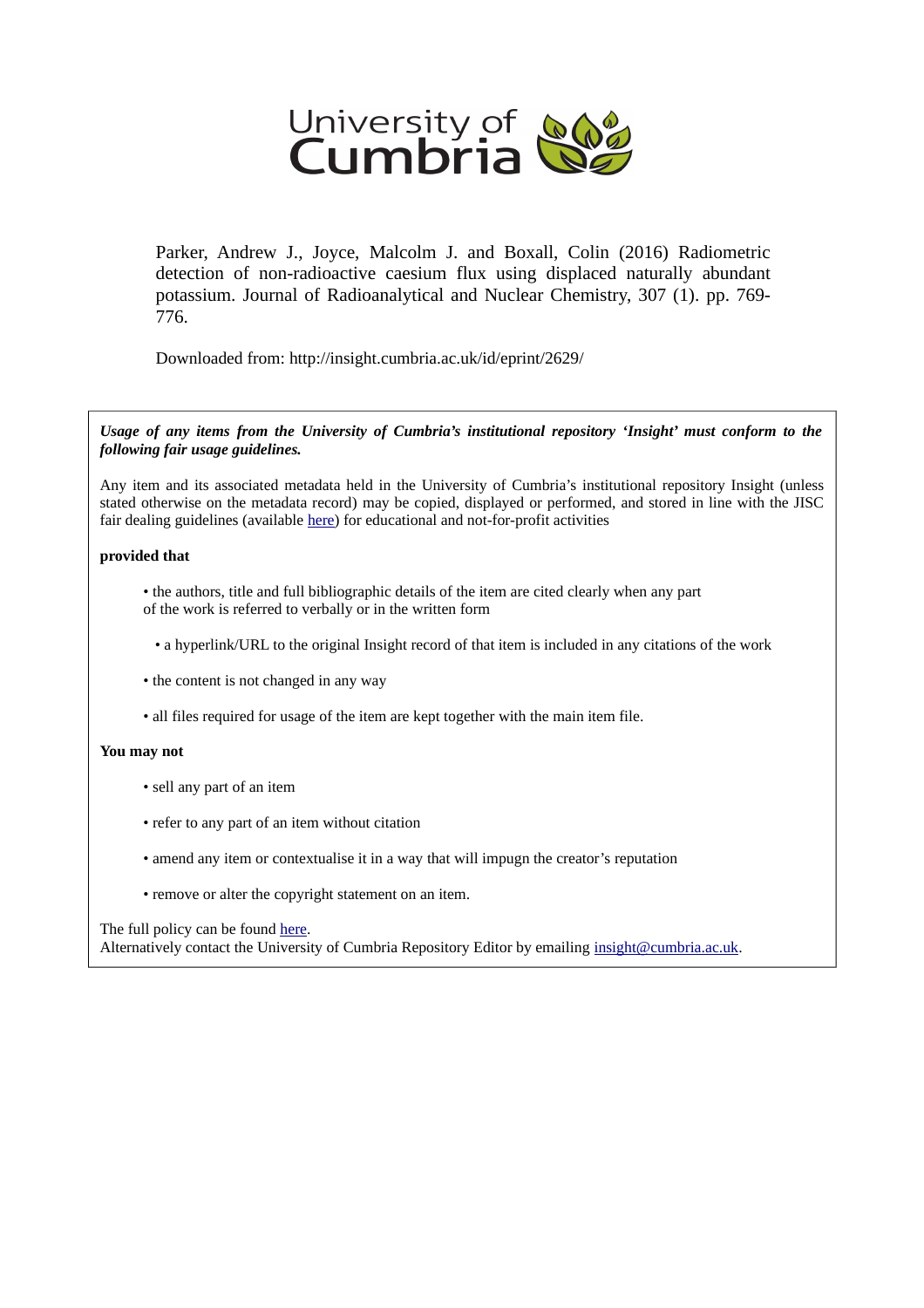# **Radiometric detection of non-radioactive caesium flux using displaced naturally abundant potassium**

Andrew J. Parker<sup>1</sup>, Malcolm J. Joyce<sup>2</sup>, Colin Boxall<sup>2</sup>

*1 Department of Medical & Sports Sciences, University of Cumbria, Lancaster, LA1 3JD, UK*

*2 Department of Engineering, Lancaster University, Lancaster, LA1 4YR, UK*

### **Abstract**

We report on a method that allows for the radiometric detection of non-radioactive caesium by the measurement of potassium ions displaced from an ion exchange barrier. Electrokinetic transport of  $K^+$  and  $Cs^+$  through concrete samples was measured using a bespoke scintillation detector to monitor electrolyte concentrations. Results show experimental ionic flux and diffusion parameters of non-active caesium  $({\sim}1 \times 10^{-5} \text{ mol m}^{-3})$  were consistent with those recorded for potassium and also with values reported in relevant literature. This work demonstrates a novel concept that can be applied to proof-of-concept studies that help develop the next generation of nuclear decommissioning technologies.

#### **Keywords**

Nuclear decommissioning, gamma spectroscopy, caesium 137, non-hazardous radioactive tracer, ion exchange.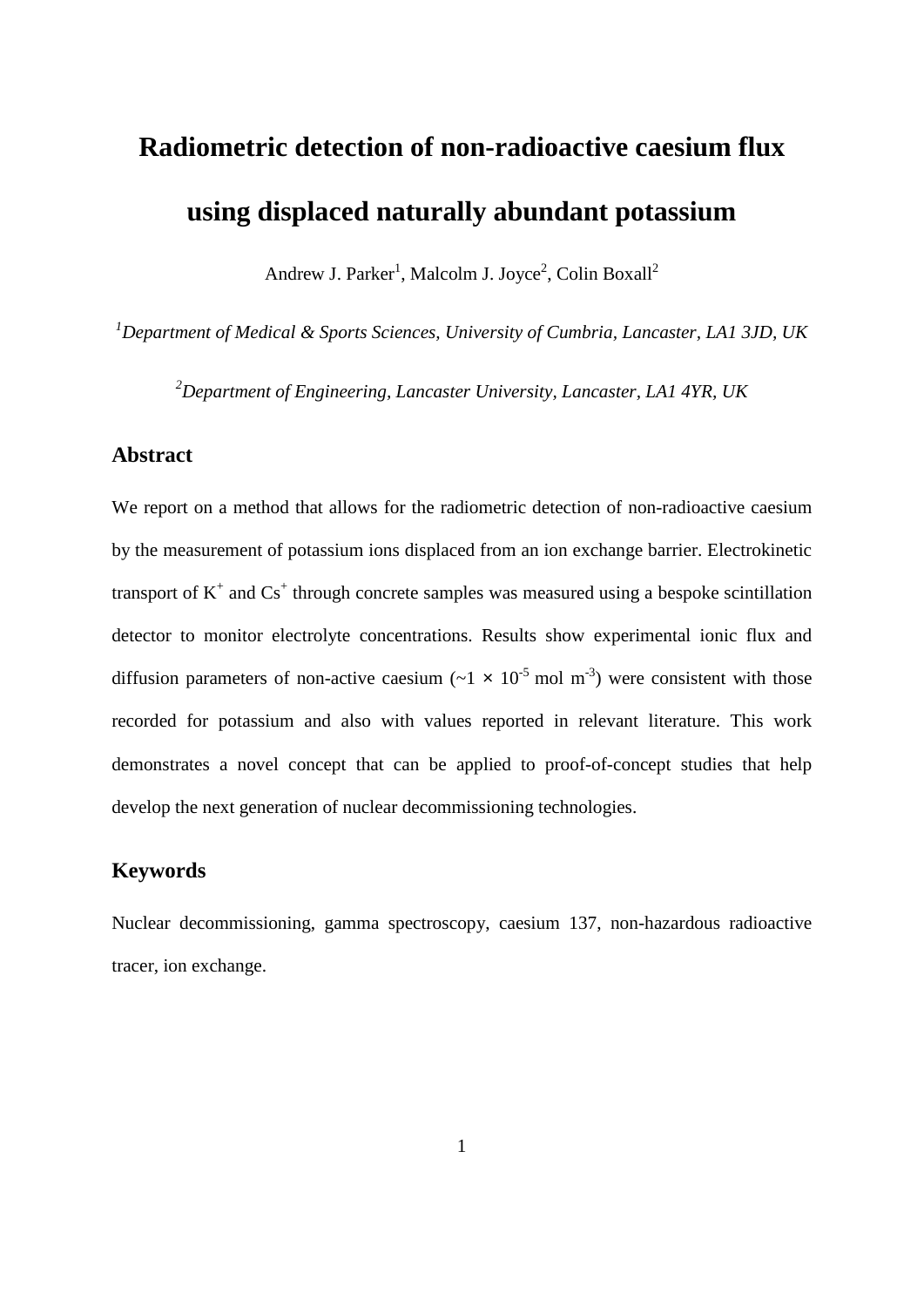### **Introduction**

Radioactive fission products produced in the nuclear fuel cycle are perhaps the single largest contributor to the challenge of managing nuclear waste and the safe decommissioning of nuclear facilities. Of all the fission products  $137Cs$  is the isotope of most interest due to its radiological and chemical properties; caesium has high solubility over a wide pH range rendering it extremely mobile in the environment; <sup>137</sup>Cs has a high specific activity and decaying through a high-energy *γ*-ray emission.

These properties, as well as creating the safety and environmental issues in the real-world, also contribute to the difficulty of using the isotope in laboratory and bench-top scale experimental studies. Such studies are necessary for researching and developing the next generation of technologies needed to combat the issues faced in the clean-up of the nuclear legacy.

This short communication presents a method of detecting the electrokinetic transport of nonactive caesium, using radiometric equipment, through concrete samples based on work previously carried out [1]. The purpose of the work is to demonstrate that the study of new decommissioning techniques (e.g. electrokinetic remediation) can be achieved using the same measurement technologies and contaminants without any of the safety issues. To accomplish this, the method utilises high-sensitivity gamma spectroscopy, ion exchange, and naturally abundant potassium.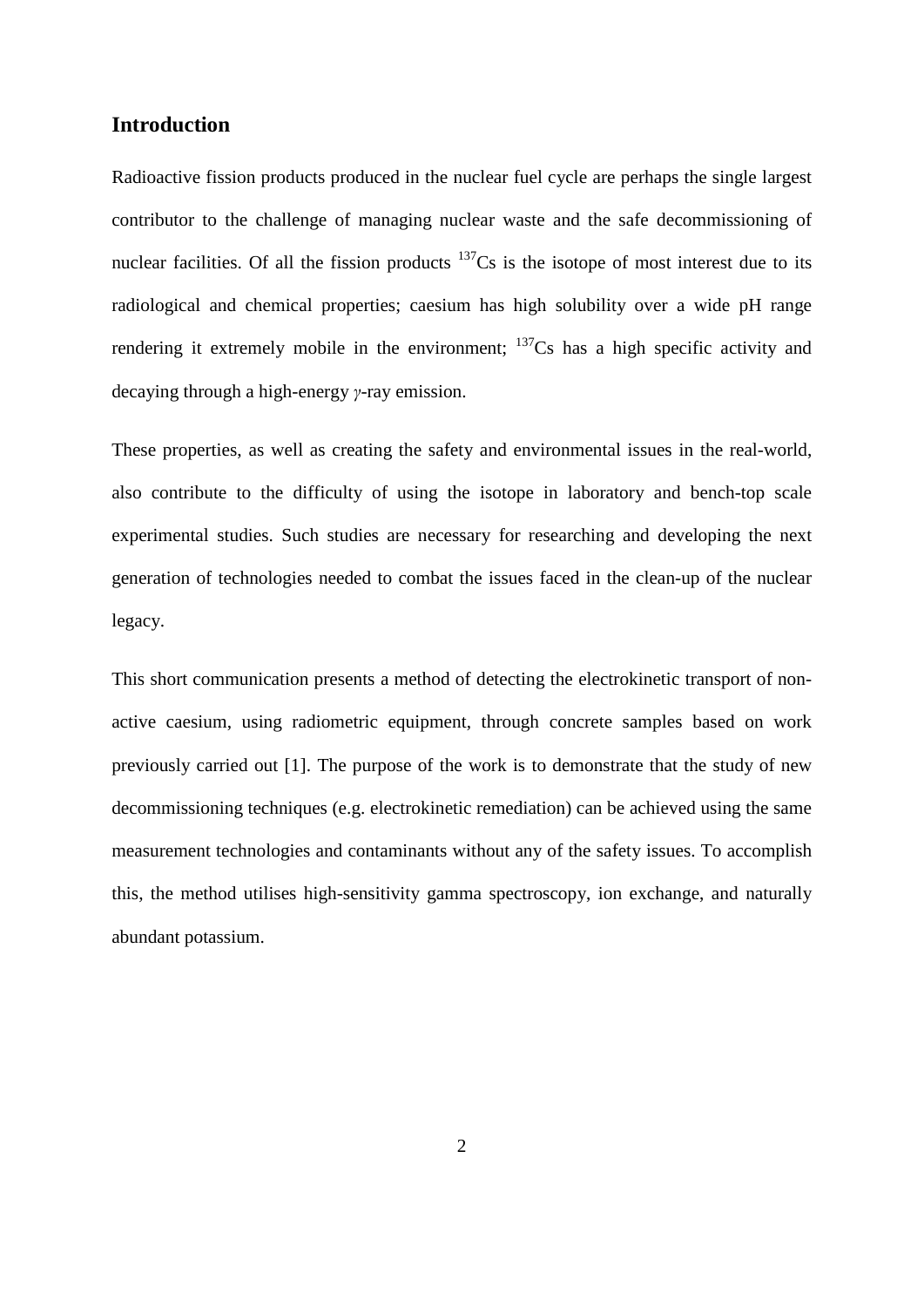#### **Methods and Materials**

### *Experimental Setup*

The electrokinetic experiments were carried out using a radioanalytical phantom, shown in Figure 1. The analytical phantom used was similar to the one described in previous work [2], as such only a concise description of the set-up is given in this work. Concrete samples were sealed into a polypropylene pipe connecting two electrolyte compartments: the volume of each compartment was 1.04 litres. The external DC necessary for the generation of electrokinetic transport was provided by an EL302T power supply (Thrulby Thandar Instruments), set to an applied voltage of 60 V. To prevent electrolyte heating, and unwanted electroosmotic flow, the current was limited to a maximum of 35 mA. The power supply was connected to a mild steel reinforcement bar cathode, and a platinised titanium mesh anode. The anode and cathode were both mounted 50 mm from the surface of the concrete samples within the respective compartments. Two additional platinum electrodes were placed at the anodic and cathodic facing surfaces of the concrete sample to measure the potential difference across the length of the samples.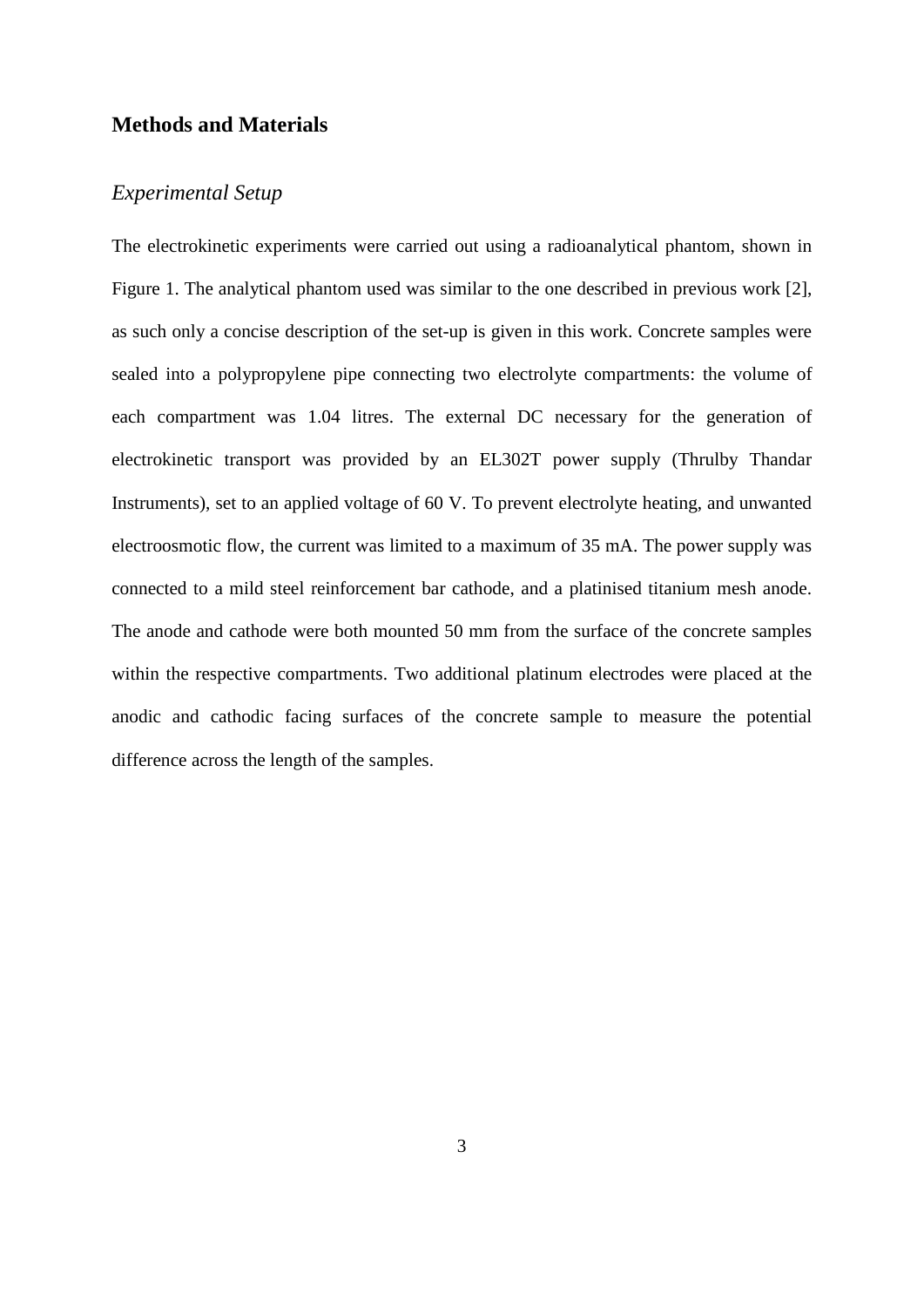

*Figure 1. Sketch of the electrochemical fuel pond phantom showing the location of the concrete sample and the adjacent ion exchange barrier.*

## *Experimental Regime*

The experiments were conducted in two phases; firstly the radiometric measurement of the transport rates of potassium ions driven by the external electric field was conducted. This allowed for the determination of ionic flux through the samples without the complication of the ion exchange displacement barrier. The second phase was the radiometric measurement of non-active caesium ion transport under the influence of the external electric field.

The ion exchange barrier consisted of a 30 gram Lewatit Monoplus S 108 KR ion exchange resin bed, formed between two ion-permeanble membranes mounted in a polypropylene ring. The barrier was placed immediately adjacent to the cathodic-facing surface of the concrete samples within the connecting tube between the two electrode compartments. The ion exhange resin was converted from its manufacturer-shipped  $H^+$  form to a  $K^+$  form by washing the resin in a 500 g  $I<sup>-1</sup>$  solution of KCl for four hours. Based on the manufacturers information the barrier is estimated to have a total exchangeable capactiy of 75 mmol [3].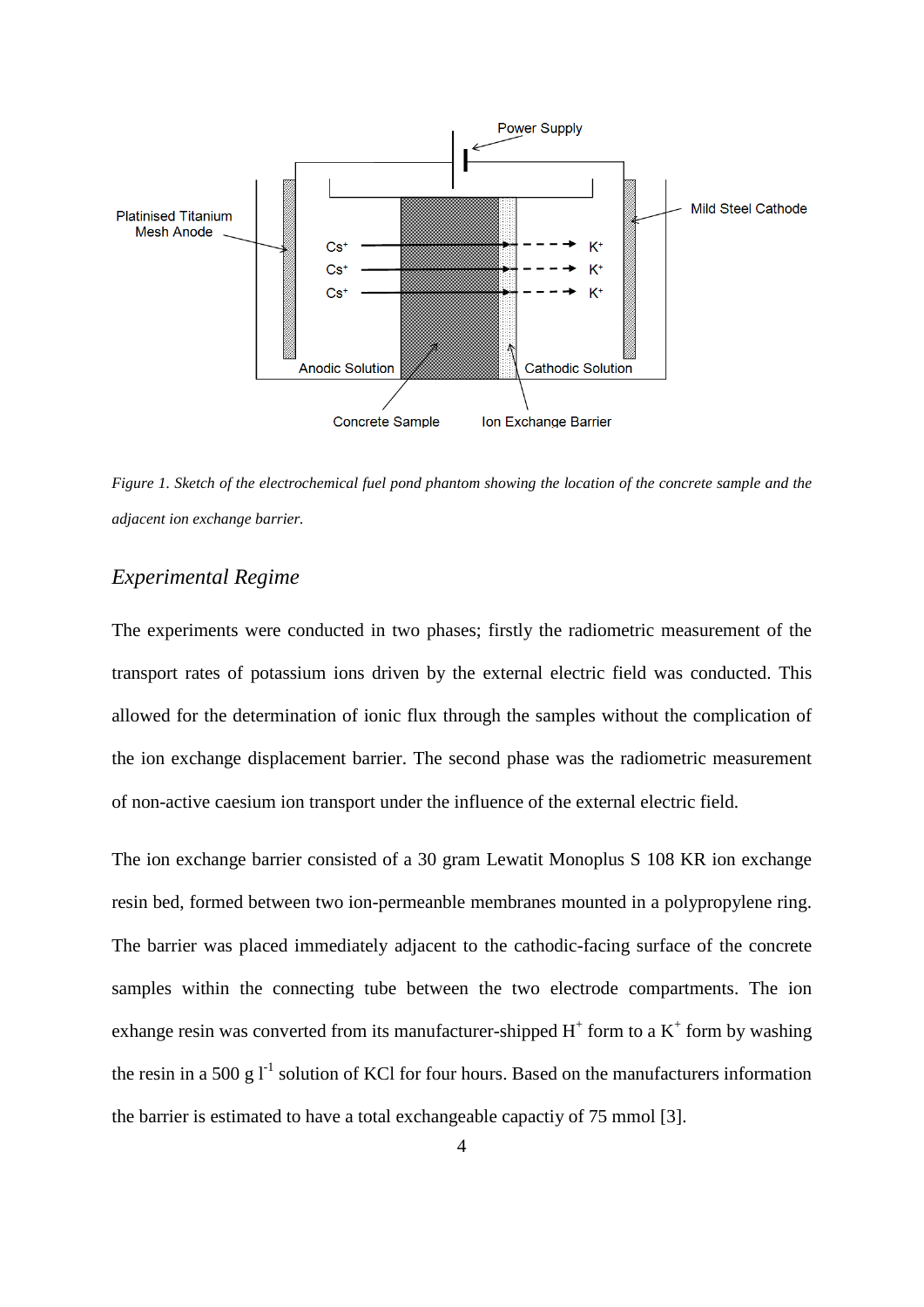The mechanism for the ion exchange barrier is shown in Equation [\(1\);](#page-5-0) caesium ions migrating through the concrete, under the influence of the electric field, pass into the ion exchange barrier where they exchange with potassium ions. The potassium ions are also influenced by the electric field and migrate into the catholyte where they can be detected. For the potassium transport studies the ion exchange barrier was removed from the electrochemical phantom.

<span id="page-5-0"></span>IX BARRIER SOLUTION IX BARRIER SOLUTION  
\n
$$
MK^{+} + Cs^{+} \Leftrightarrow MCs^{+} + K^{+}
$$
\n(1)

For the two phases of experiments the starting anolyte consisted of KCl and CsCl solutions with concentrations of 396 and 70 mol  $m<sup>-3</sup>$ , respectively. The concentration of KCl was chosen to maximise the chances of radiometric detection and the concentration of CsCl was based on the exchangeable capacity of the ion exchange barrier. In addition to the KCl or CsCl, the electrolyte in each compartment contained a  $100 \text{ mol m}^{-3}$  NaOH solution to match the highly alkaline cementitious pore solutions and to prevent the corrosion of the anode.

#### *Concrete*

The concrete samples used throughout this work were mixed with a 3:2:1 ratio (coarse pebble aggregate, siliceous sand, and Ordinary Portland Cement), in accordance with European Standard E206-1. The mixed concrete was poured into cylindrical polypropylene moulds, 150 mm long with an inner diameter of 105 mm, and left to cure for 28 days. At the end of the curing period the cylinders were cut into smaller thickness sections (25, 35, 65 mm) using a diamond toothed circular saw to ensure a smooth surface. The thickness of the concrete samples was chosen based on comparable studies in literature and to provide a range of widths which the ionic flux could be measured against.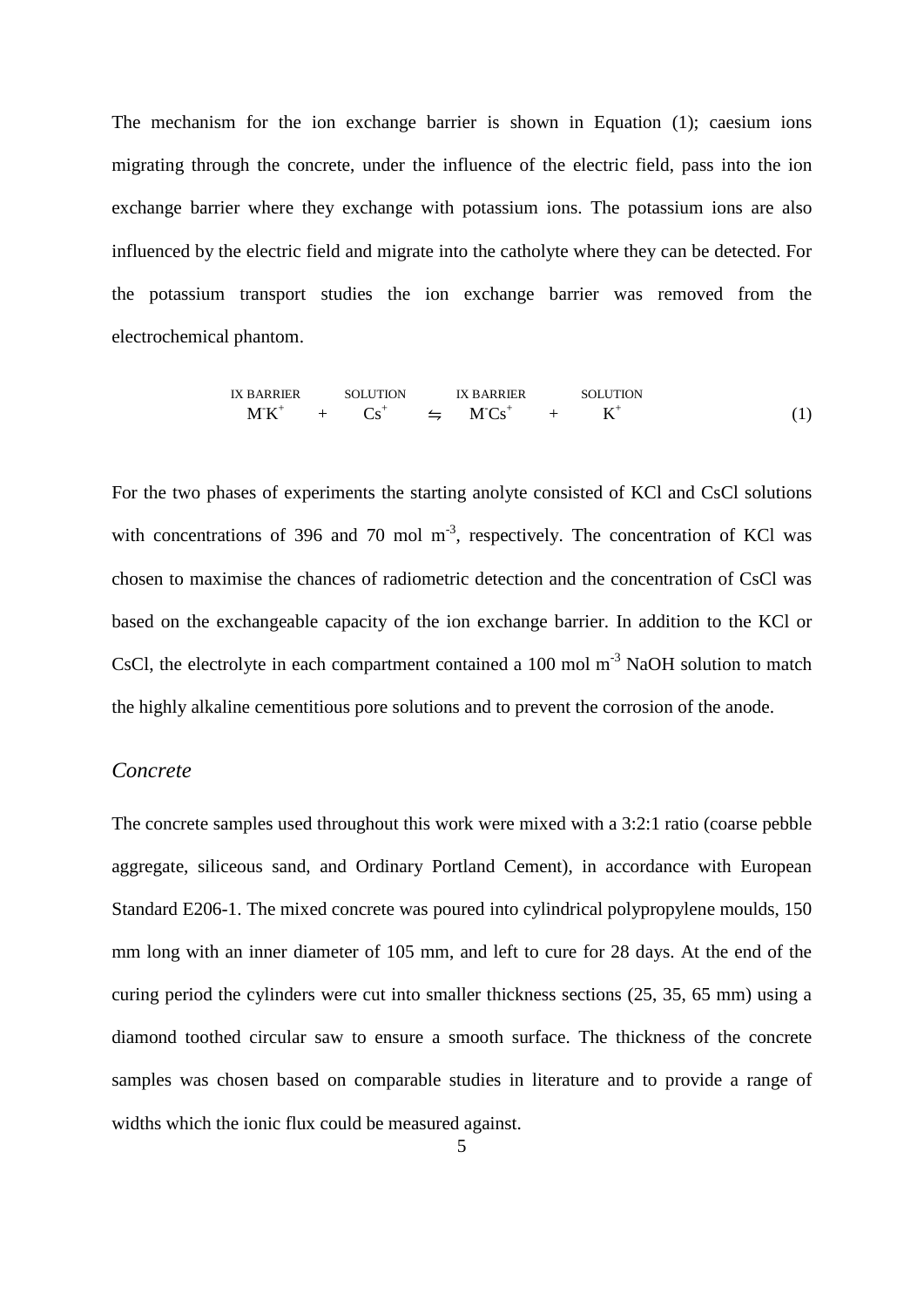# *Transport Detection and Sampling*

The ionic transport through the concrete samples was assessed radiometrically using a bespoke NaI(Tl) well-type scintillation counter [4]. Following the start of the experiments 40 ml aliquots of the catholyte were sampled on a daily basis. The aliqouts were than placed in the detector setup, shown in [Figure 2.](#page-6-0) Samples were counted over a 4 hour period. This period was chosen as it gave enough time to achieve good counting statisics whilst remaining a small percentage of the overall experimental duration.

<span id="page-6-0"></span>

*Figure 2. The NaI(Tl) well counter used in this work. The lead blocks have been removed from the top of the instrument to provide a better view of the detector.*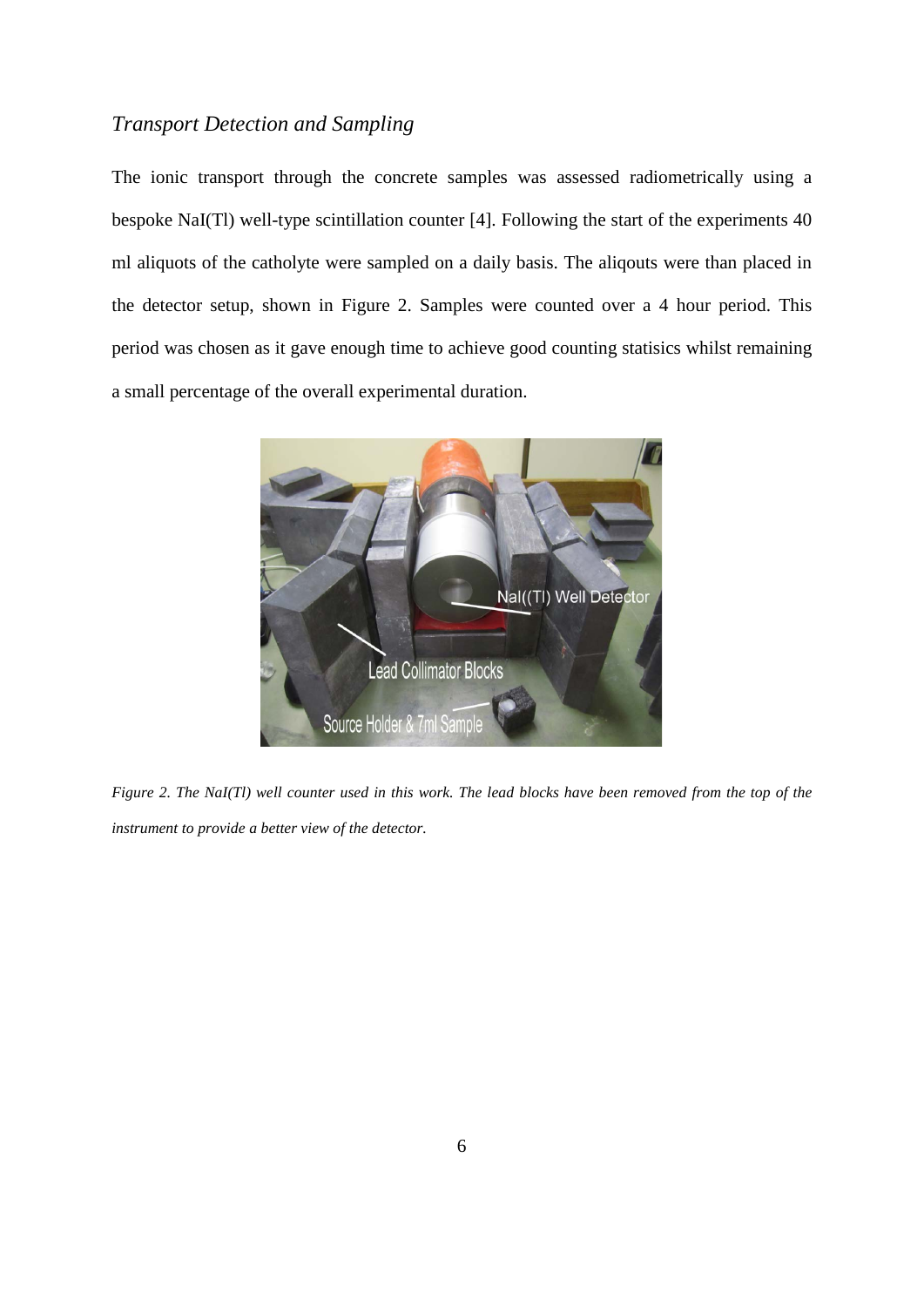

<span id="page-7-0"></span>*Figure 3. The relationship between the gross count and potassium concentration of a 40ml KCl sample, where y*   $= mx + c$ ,  $m = 4.74 \pm 0.1$ ,  $c = 9609 \pm 28.2$ ,  $R^2 = 0.9994$ .

Calibration experiments were conducted by detecting 40 ml sample KCl solutions of known concentration (between  $0-400$  mol m<sup>-3</sup>) for four hours in the detection setup. The results of the calibration are shown in [Figure 3.](#page-7-0) Using the calibration relationship derived from [Figure](#page-7-0)  [3](#page-7-0) it is possible to convert gross count data from the analysis of cathode solutions to solution concentrations. Caesium concentration values are determined based on the uni-univalent ion exchange mechanism described by Equation (*[1\)](#page-5-0)*.

# **Results and Discussion**

### *Potassium Transport*

The effect that the application of the electric field had on the rate of  $K^+$  transport through the concrete samples can be seen in [Figure 4.](#page-8-0)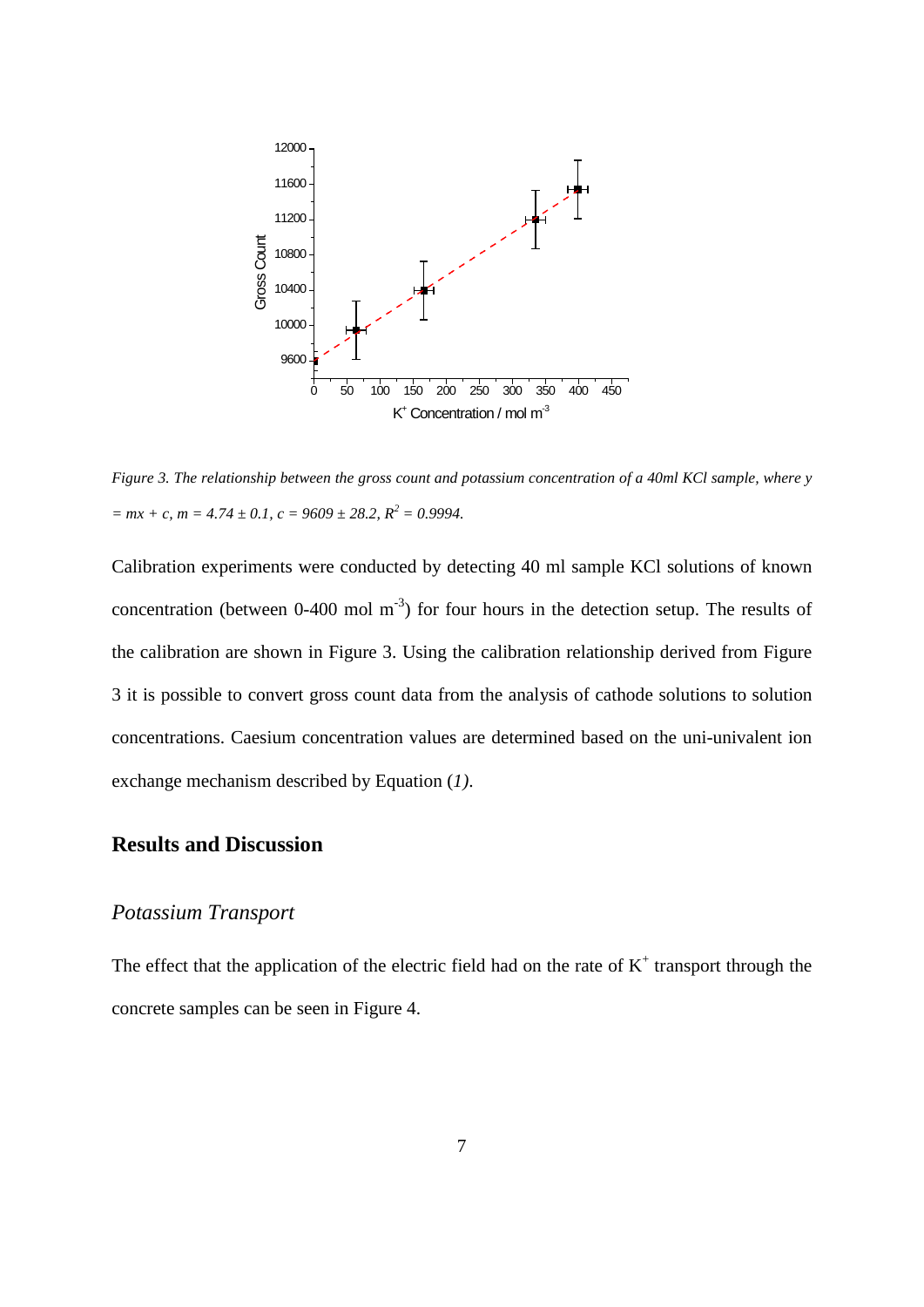

<span id="page-8-0"></span>*Figure 4. Change in net count from 40 ml catholyte samples taken to determine K+ transport across 20, 35, and 65 mm concrete samples with a 60 V 35 mA electric field applied.*

Using the experimental data of [Figure 4,](#page-8-0) the ionic flux and diffusion coefficient were calculated for each sample using a simplified Nernst-Planck equation derived by Andrade [5]: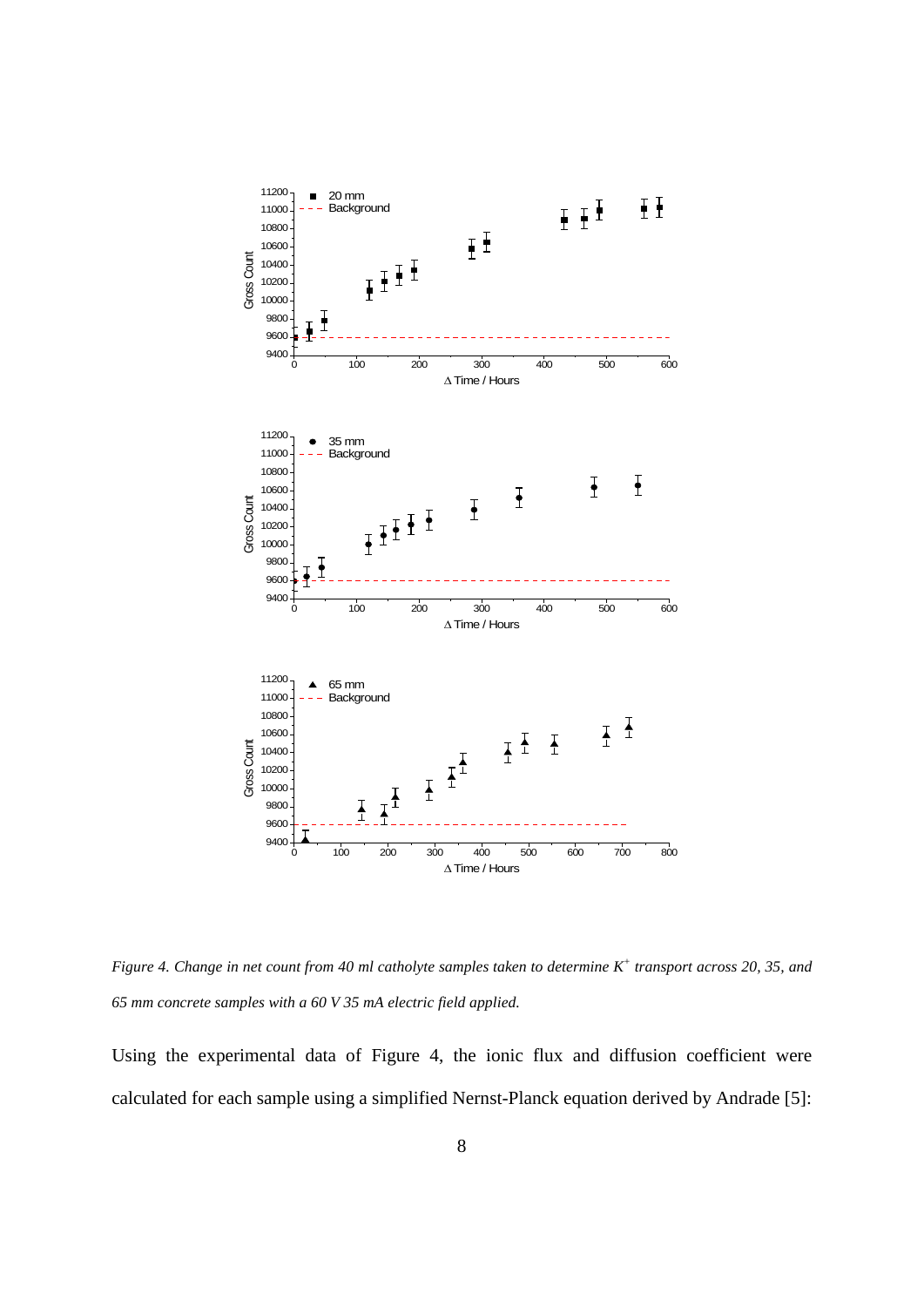<span id="page-9-0"></span>
$$
D_{SNP} = \frac{JRTl}{zFcE} \tag{2}
$$

where *z* is the valence of the ionic species, *c* is the initial anodic concentration (mol m<sup>-3</sup>), *F* the Faraday constant (96484.6 C mol<sup>-1</sup>), *R* the ideal gas constant (8.314 J mol<sup>-1</sup> k), *E* the electric potential (V), *l* the thickness of the concrete sample (m), and *J* is the steady state ionic flux (mol m<sup>-2</sup> s<sup>-1</sup>). *J* is determined using the following equation [5]:

<span id="page-9-1"></span>
$$
J = \frac{\Delta c V}{S \Delta t} \tag{3}
$$

where  $\Delta c$  is the change in cathodic concentration (mol m<sup>-3</sup>) over the time interval  $\Delta t$  (s), *V* is the cathodic volume  $(m<sup>3</sup>)$  and S is the surface area of the concrete exposed for ionic transport  $(m<sup>2</sup>)$ .

Given the requirement that the system should be in a steady-state of flux for the correct application of Equations *[\(2](#page-9-0)* and (*[3](#page-9-1)*, only data points recorded during the 200 hours sampling time immediately following the point of detectable potassium breakthrough into the catholyte – subsequently referred to as the point of ionic breakthrough (PIB) – were used in the calculation of *J* and  $D_{SNP}$ . In this range, gross count shows a linear or near linear dependence on time, indicating accordance with the Andrade assumptions above [5]. Shown in [Figure 5](#page-10-0) are the data points recorded during the pre-PIB period and for the 200 hour period after the observed PIB. Also shown in the figure are the linear steady-state regression fits of the post-PIB data and their associated error. The slope of the straight line derived from the regression analysis provides the basis for the calculation of ionic flux and the simplified Nernst-Planck theory-derived diffusion coefficient. The calculated values, and the associated error, for the different concrete samples are shown in [Table 1.](#page-11-0)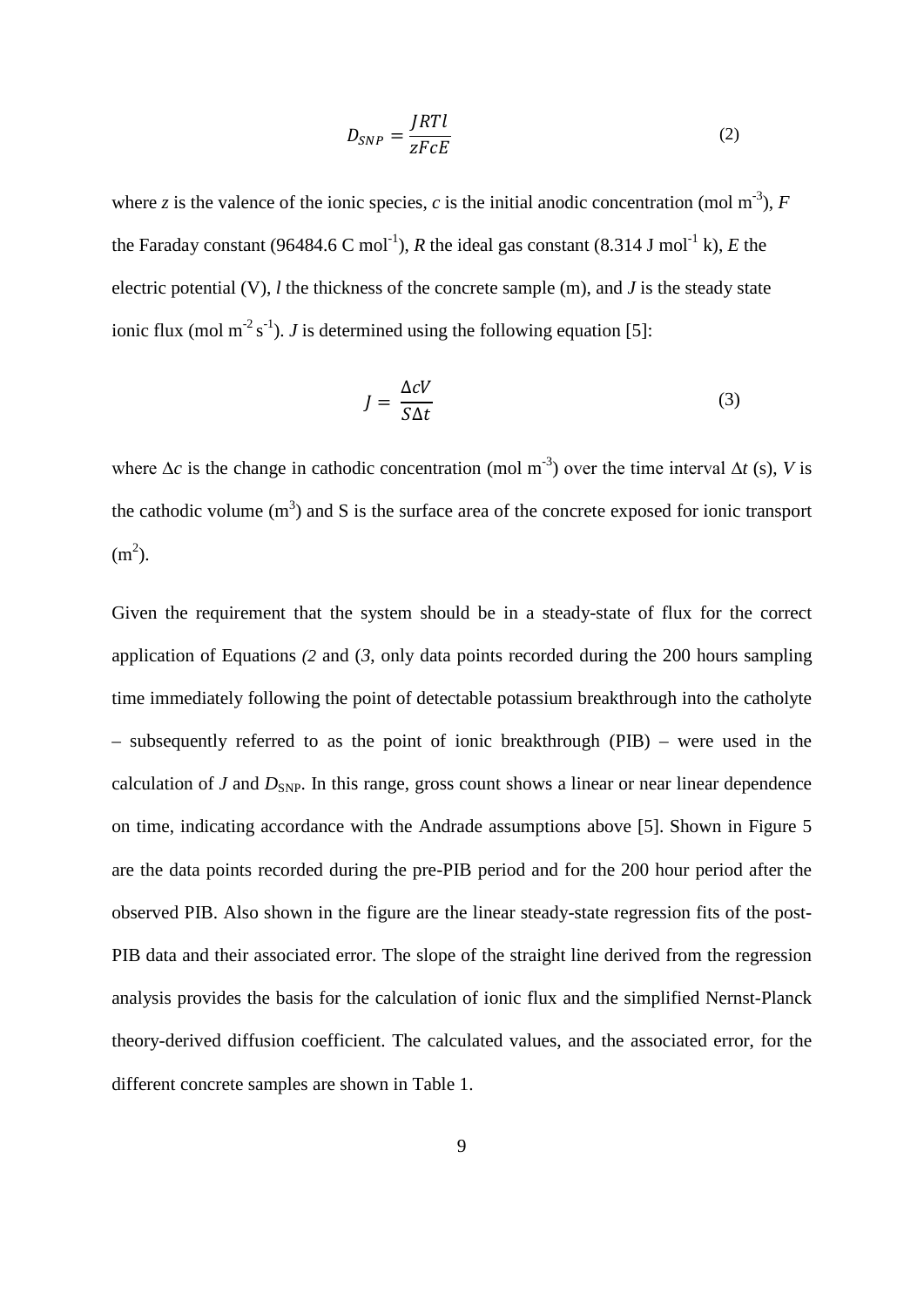

<span id="page-10-0"></span>*Figure 5. Change in gross count as a function of experimental time and the steady-state linear regression of data recorded after the point of ionic breakthrough, indicative of the K+ flux through concrete samples.*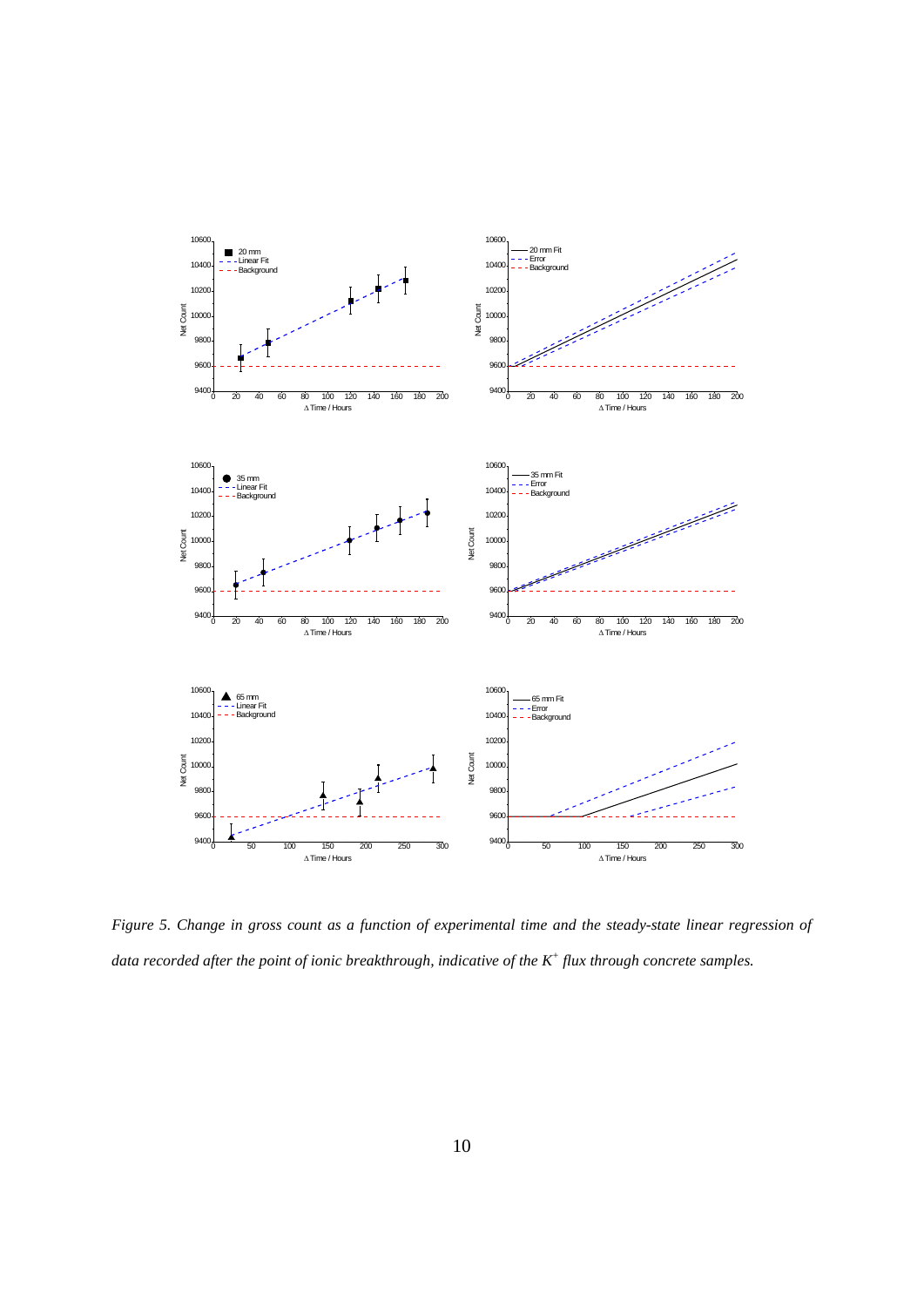<span id="page-11-0"></span>*Table 1. The derived steady-state ionic flux values and Simplified-Nernst-Planck diffusion coefficient. Values taken from electrokinetic transport experiments using 70 mol m-3 CsCl solutions, with other experimental parameters shown in the table.*

| Ion   | Anolyte<br>Conc.<br>$\pmod{m^{3}}$ | Sample<br>Thickness<br>(mm) | Applied<br>Potential<br>V) | Measured<br>Potential<br>(V) | Current<br>(mA) | (mol m <sup>-2</sup> s <sup>-1</sup> )       | $D_{SNP}$<br>$\pmod{m^2}$                     |
|-------|------------------------------------|-----------------------------|----------------------------|------------------------------|-----------------|----------------------------------------------|-----------------------------------------------|
| $K^+$ | 396                                | 20                          | 60.1                       | 59.3                         | 35              | 2.71 ( $\pm$ 0.18) $\times$ 10 <sup>-5</sup> | 5.81 $(\pm 0.38) \times 10^{-13}$             |
|       |                                    | 35                          | 60.1                       | 58.9                         | 35              | 2.15 ( $\pm$ 0.38) $\times$ 10 <sup>-5</sup> | 8.07 ( $\pm$ 0.39) $\times$ 10 <sup>-13</sup> |
|       |                                    | 65                          | 60.1                       | 59.2                         | 35              | 5.65 ( $\pm$ 0.76) $\times$ 10 <sup>-6</sup> | 3.93 ( $\pm$ 0.76) $\times$ 10 <sup>-13</sup> |

The consistency of these results, relative to both each other and the literature, is demonstrated by the derived simplified-Nernst-Planck diffusion coefficients  $(D_{SNP})$  for electrokinetic transport experiments. All  $D_{SNP}$  values for  $K^+$  reported in [Table 1](#page-11-0) are in the same order of magnitude,  $1 \times 10^{-13}$  mol m<sup>-2</sup>. There is a slight variation in the values, outside of the calculated uncertainty ( $\pm$  0.38 – 0.76  $\times$  10<sup>-13</sup> mol m<sup>-2</sup>). This, however, is consistent with the findings of Castellote *et al.* and Andrade *et al.* who observed wider variations, by an order of magnitude, in calculated electromigration diffusion coefficients through concrete samples with nominally identical compositions [6], [7]. Observed differences in diffusion coefficients, within this study and the work of Andrade *et al*., are likely to be a result of local variations in the composition of the concrete samples [6]. The individual compositions (i.e. coarse aggregate, sand, cement, water ratio) will still vary between the concrete samples used in this work, despite being cut from the same larger concrete cylinder.

Concerns relating to the concrete composition variation aside, the observed  $D_{SNP}$  values for K+ are broadly consistent with those reported by Andrade *et al.* and Frizon *et al.* for the single valence elements; Cl<sup>-</sup> and Cs<sup>+</sup> respectively [6], [8], [9]. The experimental setups employed in the current study, the work of Frizon *et al.*, and to a lesser extent Andrade *et* al., are all comparatively similar. The transport study performed by Frizon *et al.* is the closest in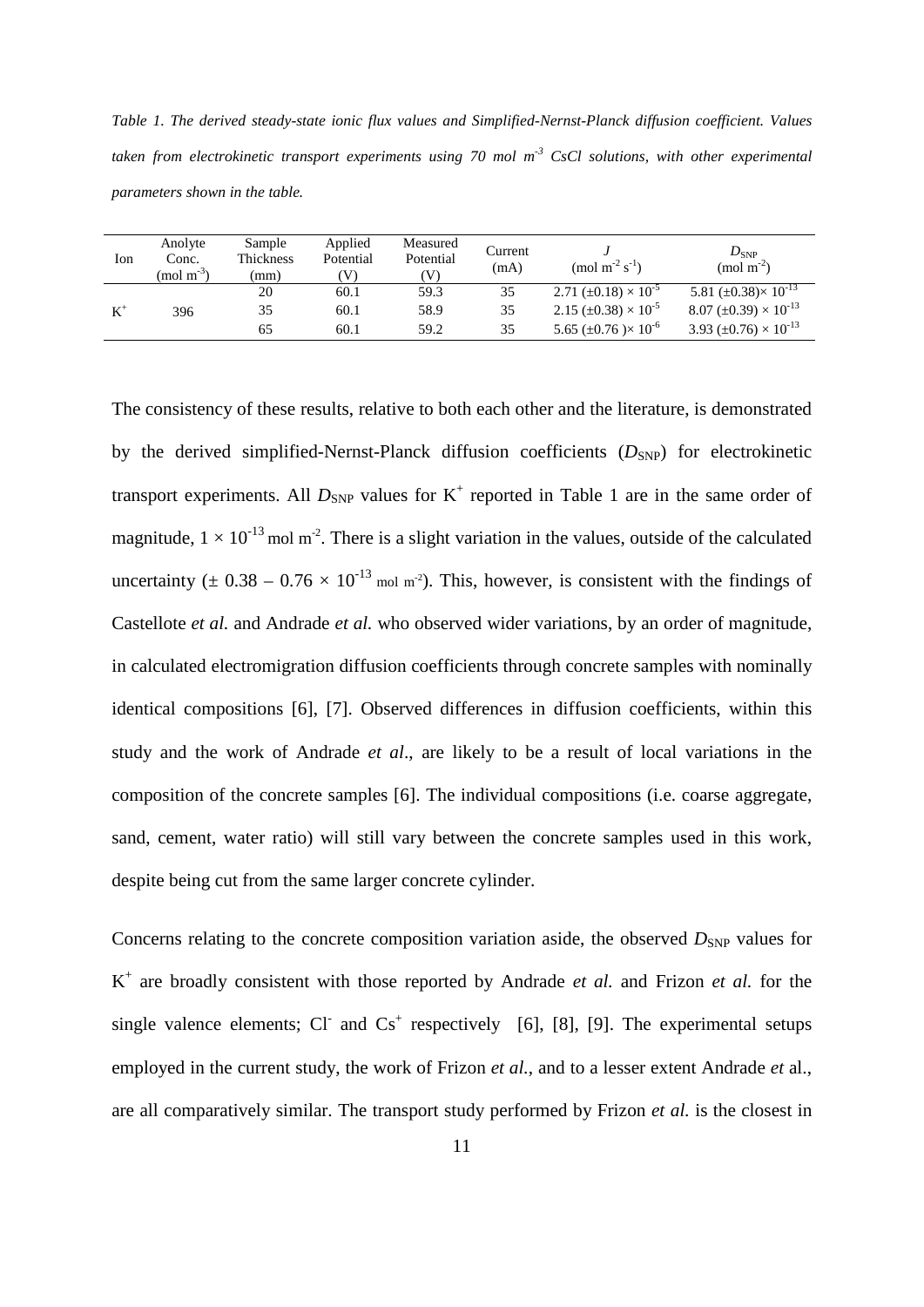design to this work where quantitative values are also defined. In the work by Frizon *et al.* a  $D_{SNP}$  of 7.5  $\times$  10<sup>-12</sup> mol m<sup>-2</sup> was observed for an initial anolyte concentration of 100 mol m<sup>-3</sup> [8]. Thus, the relative similarity of  $D_{SNP}$  with values obtained for CI, K<sup>+</sup>, and Cs<sup>+</sup> within these works provides support to the idea of using  ${}^{40}K$  as a radiological surrogate for  ${}^{137}Cs$ . Furthermore, the ionic transport results have shown that the radiological phantom provides a sound experimental design for studying the decontamination of active samples.

# *Caesium Transport*

The effect that the application of the electric field had on the rate of  $Cs<sup>+</sup>$  transport through the concrete samples can be seen in [Figure 6.](#page-13-0)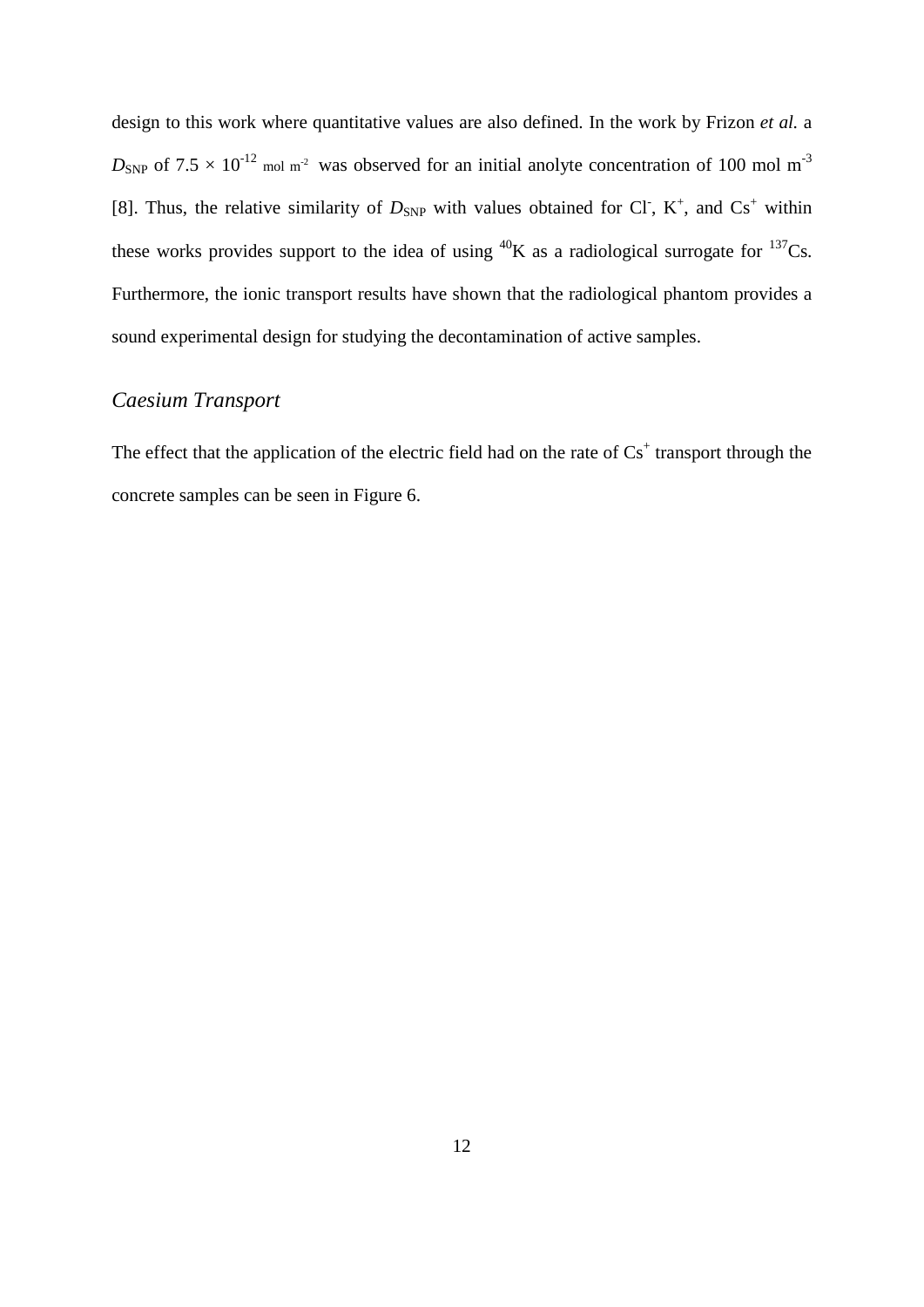

<span id="page-13-0"></span>*Figure 6. Change in gross count detected in catholyte as a result of K+ displacement from the receiving ion exchange resin by electro-migrating Cs+ . In each figure, the horizontal blue line represents the catholyte count that would be expected if all K+ were to be displaced from the receiving resin into the cathode chamber.* 

In [Figure 6](#page-13-0) the solid blue lines indicate the maximum count expected should the total mass of  $K^+$  initially loaded on the ion exchange barrier be exchanged with the migrating caesium and enter the catholyte. It can be seen that for both the 20 and 35 mm sample a plateau on the gross count is reached when the experiment is ended at approximately 800 hours.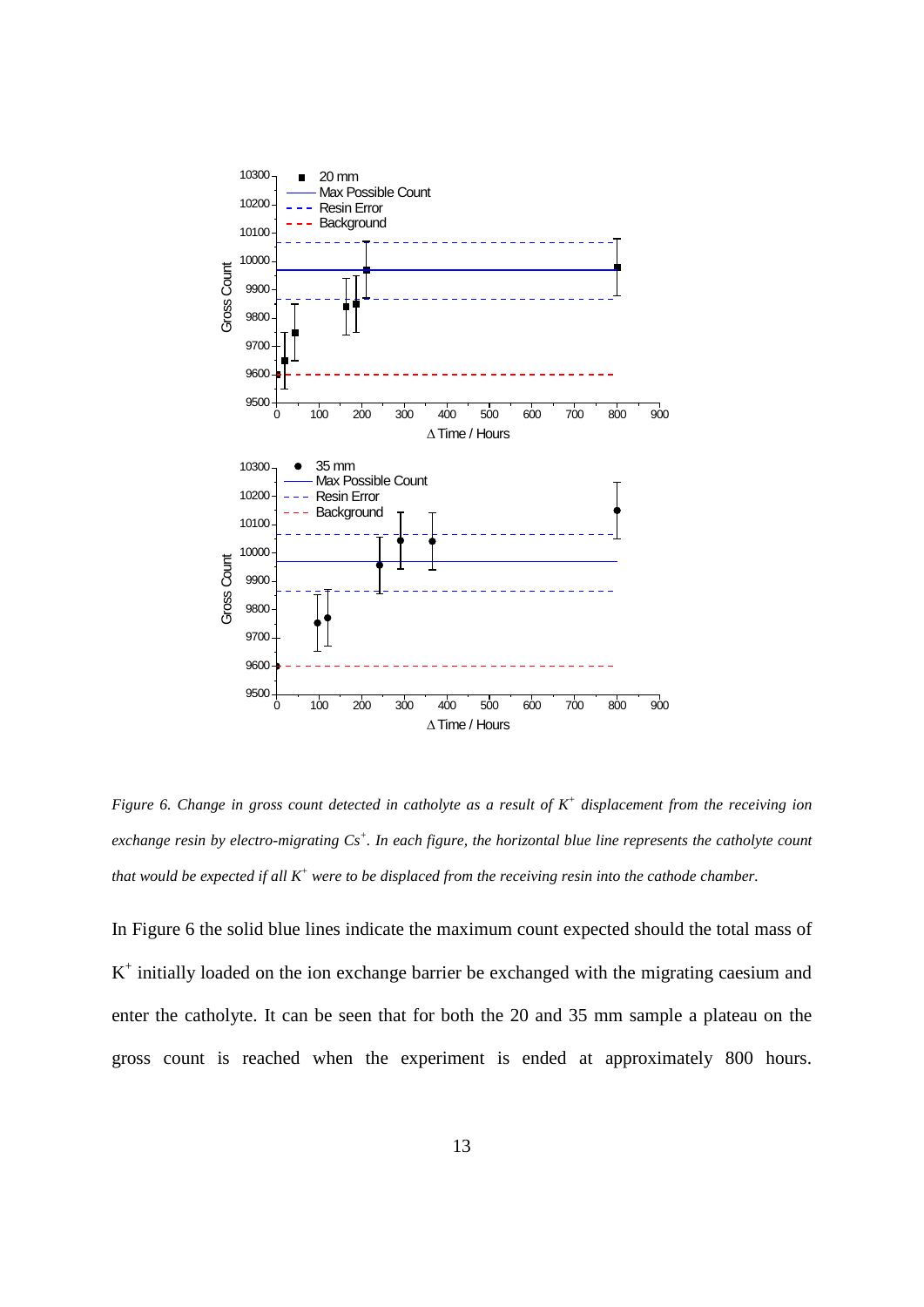Furthermore, in both cases it appears that the maximum amount of potassium has been exchanged from the resin with the migrating caesium.

Like the  $K^+$  transport study the simplified Nernst-Plank approach was used to evaluate the flux of ionic transport. Using the same steady-state assumption, only data points from the first 200 hours after the point of ionic breakthrough (PIB) were used. Shown in [Figure 7](#page-15-0) are the data points for the 200 hour period after the observed PIB. Also shown in the figure are the linear steady-state regression fits of the post-PIB data and their associated error. Again, the slope of the regression analysis provides the basis for the calculation of the flux of ionic transport and the simplified Nernst-Plank theory-derived diffusion coefficient, Equations *[\(2](#page-9-0)* and *[\(3](#page-9-1)*. The calculated values, and the associated error, for the 20 and 35 mm concrete samples are shown in [Table 2.](#page-16-0)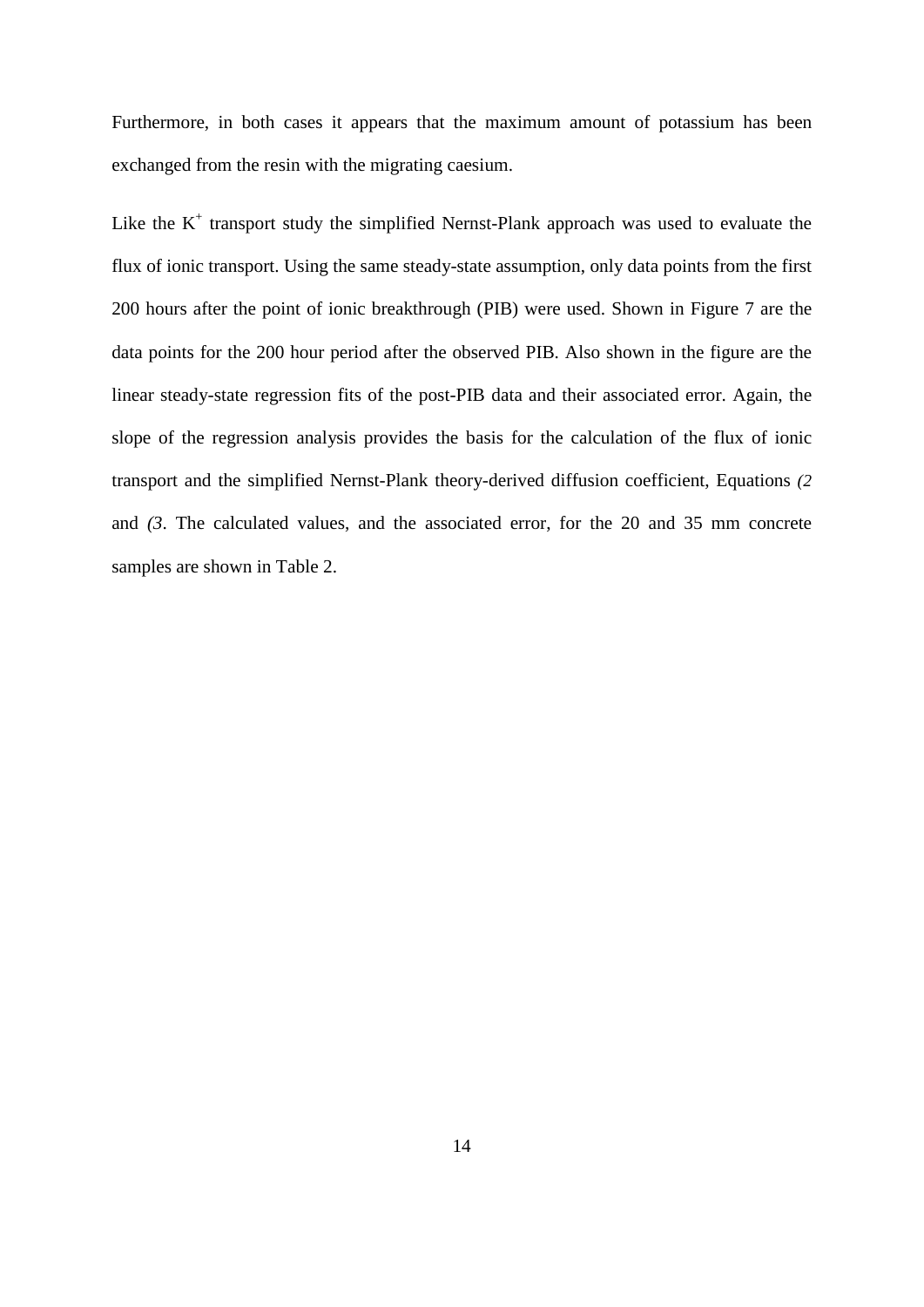

<span id="page-15-0"></span>*Figure 7. Steady State displaced K+ flux as a result of Cs+ migration through the samples as a function of total experiment time, and the linear regression showing the time of ionic breakthrough.*

Not shown in [Table 2](#page-16-0) are the associated uncertainties. For  $Cs<sup>+</sup>$  transport experiments the calculated error, for both  $J$  and  $D_{SNP}$ , are in the region of two orders of magnitude greater than the derived values. Given this high degree of uncertainty, conclusions are difficult to implicitly state however there is an apparent consistency with  $D_{SNP}$  values for  $Cs^+$  in literature. Frizon *et al.* recorded a  $D_{SNP}$  for  $Cs^+$  of 7.5  $\times$  10<sup>-12</sup> m<sup>2</sup> s<sup>-1</sup> when electrokinetically transported through an 18 mm thick concrete sample [8].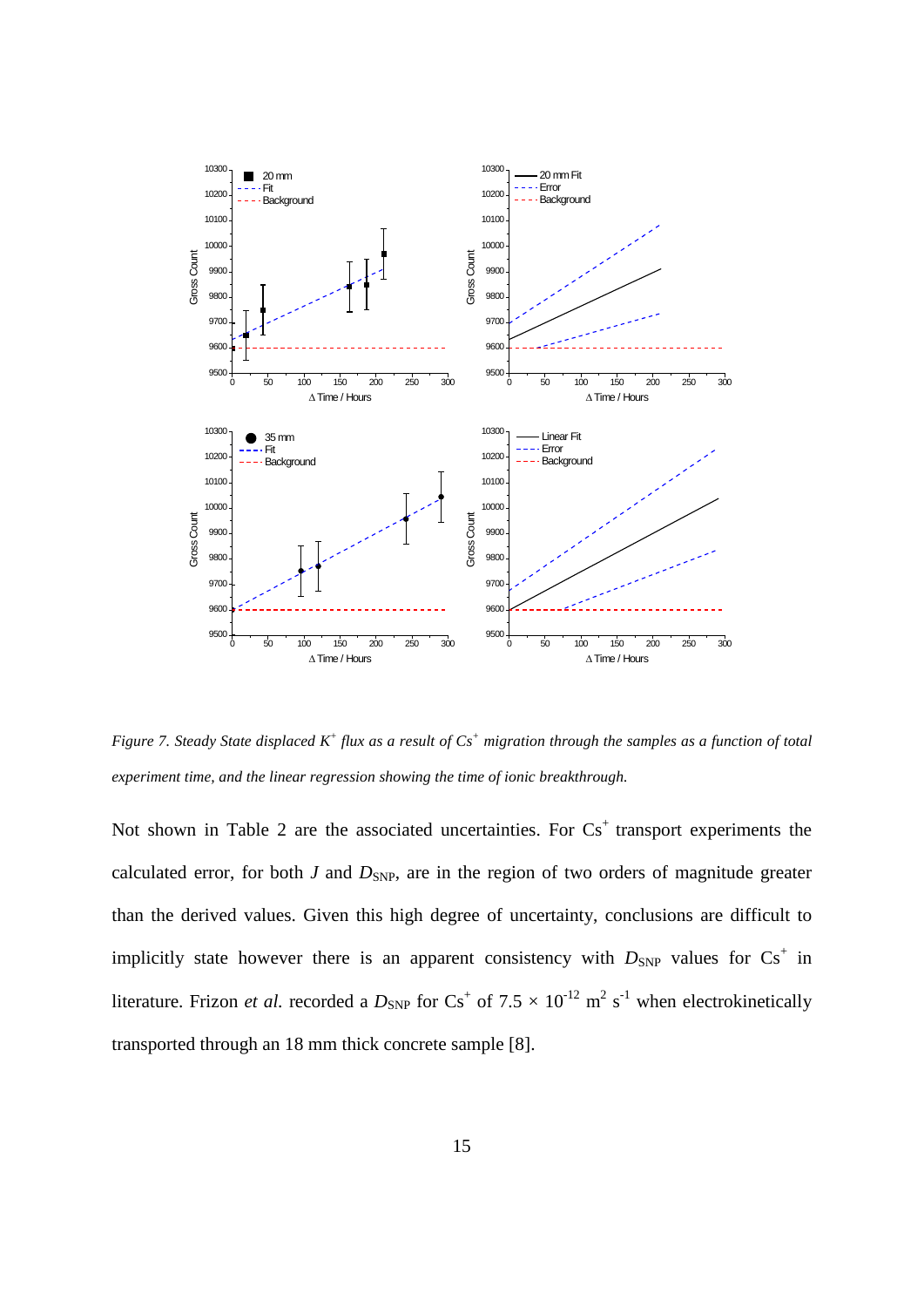<span id="page-16-0"></span>*Table 2. The derived steady-state ionic flux values and Simplified-Nernst-Planck diffusion coefficient. Values taken from electrokinetic transport experiments using 70 mol m-3 CsCl solutions, with other experimental parameters shown in the table.*

| Ion           | Anolyte<br>Conc.<br>$(mod m-3)$ | Sample<br>Thickness<br>(mm) | Applied<br>Potential<br>V | Measured<br>Potential<br>V | Current<br>(mA) | (mol m <sup>-2</sup> s <sup>-1</sup> ) | $D_{\text{SNP}}$<br>(mol m <sup>-2</sup> ) |
|---------------|---------------------------------|-----------------------------|---------------------------|----------------------------|-----------------|----------------------------------------|--------------------------------------------|
| $\text{Cs}^+$ |                                 | 20                          | 60.1                      | 59.2                       | 35              | $8.90 \times 10^{-6}$                  | $1.09 \times 10^{-12}$                     |
|               |                                 | 35                          | 60.1                      | 58.8                       | 35              | $1.02 \times 10^{-5}$                  | $2.18 \times 10^{-12}$                     |

Given the difference in the starting anolyte concentrations between the  $K^+$  and  $Cs^+$  trials, the ionic flux and  $D_{SNP}$  values for the  $Cs<sup>+</sup>$  transport experiments appear similar to those observed in the  $K^+$  electromigration study. However, definite comparisons between the two studies and consequent conclusions cannot be made due to the magnitude of the calculated uncertainty in the final *J* and  $D_{SNP}$  values. The calculated ionic flux and diffusion in the K<sup>+</sup> study produced coefficient of variation (CoV) values in the range (0.066-0.177), where CoV is a normalised measure of dispersion [10]. Using the same measure of dispersion, CoV values for the nonactive  $Cs<sup>+</sup>$  study were 5153 and 4713 for the 20 and 35 mm samples respectively. Such a large dispersion, in the case of the  $Cs^+$  study, puts the calculated values for *J* and  $D_{SNP}$  on a much less sound statistical footing.

The source of this uncertainty is a compound of two experimental factors. Firstly, there is significantly less radiological content available for detection in the system. The total activity present in the non-active  $Cs<sup>+</sup>$  study was over five times less than the total activity in the  $K<sup>+</sup>$ study, ~92 Bq compared to ~492 Bq. The lower activity results in a decrease in the quality of counting statistics when using the same radiometric counting regime, i.e. 2 hour counts.

Secondly, taking into account the reduction in quality of counting statistics, the majority of the statistical uncertainty arises from the modification to the experimental setup necessary for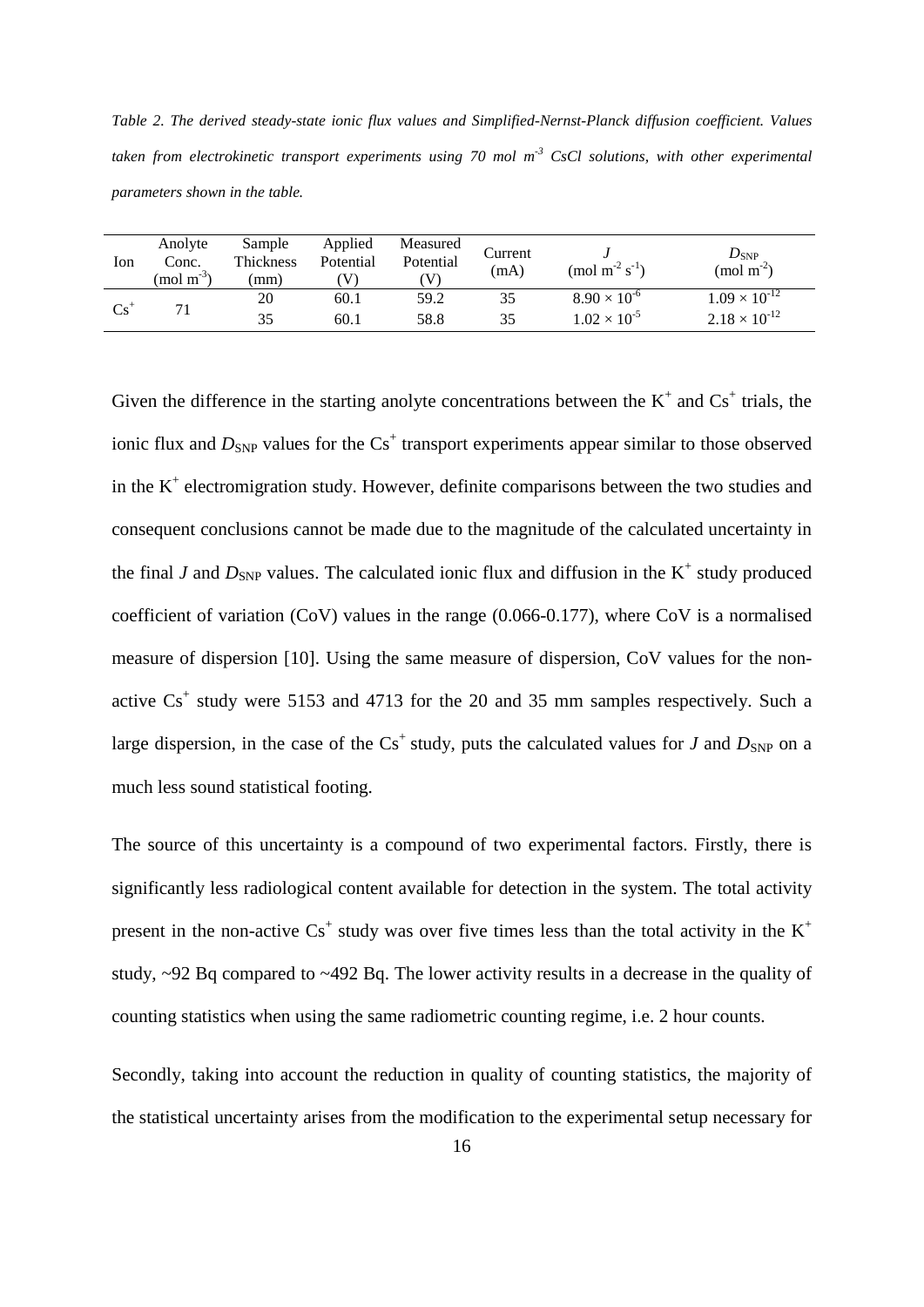the detection of non-active  $Cs^+$ , i.e. the use of a  $K^+$  saturated ion exchange (IX) barrier located immediately adjacent to the concrete on the cathodic side of the phantom. The IX barrier, containing saturated  $K^+$  form resin, provides a radiological titration to determine the flux of migrating non-active  $Cs^+$  ions; migrating  $Cs^+$  ions enter the IX resin and displace  $K^+$ ions from the matrix which then enter the catholyte for counting.

This radiological titration, though allowing for the detection of a non-active substance, has an additional experimental uncertainty than that exhibited for direct measurement of electrokinetically transported ions as per the  $K^+$  transport study. The propagation of these two errors through to the final calculation of ionic flux and simplified-Nernst-Planck diffusion coefficient values results in the CoV values reported for this system. As stated above, the final magnitude of the uncertainty associated with this method essentially renders accurate quantitative comparison difficult. However, this is the first description of such a radiological titration technique in literature and, as such, is still in its infancy. It has shown clear evidence for the flux of  $Cs^+$ , solely based on the detection of displaced potassium ions from the IX matrix. It therefore has significant potential as a bench-top method for teaching and nuclear decommissioning technique development.

## **Conclusion**

This study has demonstrated the possibility of detecting the transport of non-active caesium using radiometric methods without the hazards normally associated with laboratory study of radioactive caesium. Though further development of the ion exchange barrier and detection regime are needed to reduce the experimental error, the results indicate that such techniques could be invaluable in proof-of-concept studies necessary for the development of future decommissioning technologies.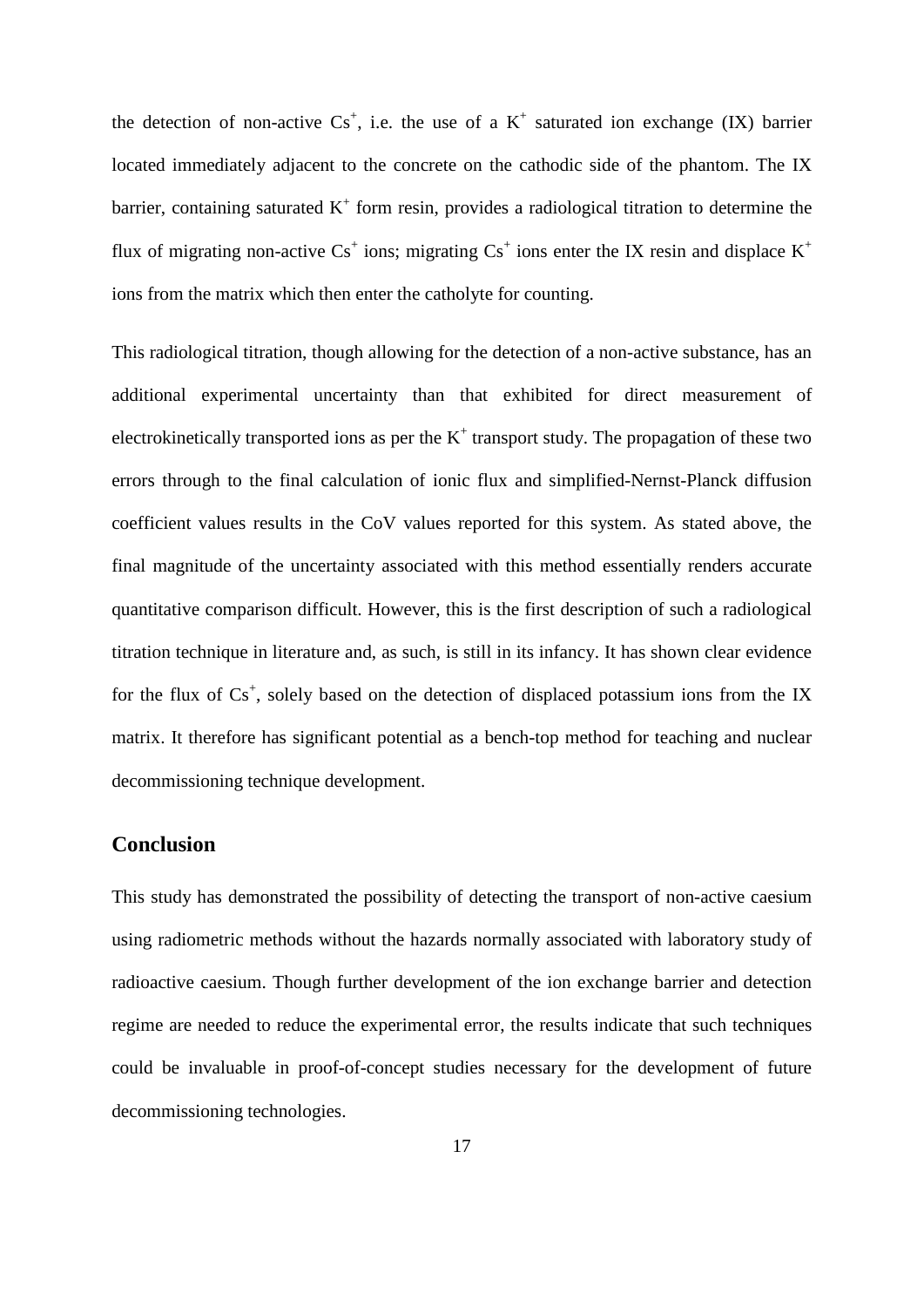#### **Acknowledgements**

This work was funded by the United Kingdom's Nuclear Decommissioning Authority (NDA) through a PhD bursary for Andrew Parker. Colin Boxall is supported by the Lloyd's Register Foundation, an independent charity that supports the advancement of engineering related education, and funds research and development that enhances the safety of life at sea, on land, and in the air.

### **References**

- [1] A. J. Parker, C. Boxall, and M. J. Joyce, "A method for the replacement of 137Cs with 40K as a non-hazardous radioactive tracer for open-source decommissioning research applications," *J. Radioanal. Nucl. Chem.*, vol. 295, no. 2, pp. 797–802, Feb. 2013.
- [2] A. J. Parker, M. J. Joyce, and C. Boxall, "A radioanalytical phantom for assessing the efficacy of electrokinetic decontamination of entrained radioactivity within concrete media," *J. Radioanal. Nucl. Chem.*, vol. 300, no. 2, pp. 769–777, Feb. 2014.
- [3] Lanxess and Lewatit, "Lewatit MonoPlus S 108 KR," *Product Information Lewatit Ion Exchange Resins*, 2011. [Online]. Available: http://www.lewatit.com/ion/en/products/ion\_result.php.
- [4] A. J. Parker, C. Boxall, M. J. Joyce, and P. Schotanus, "A thalium-doped sodium iodide well counter for radioactive tracer applications with naturally-abundant 40K," *Nucl. Instruments Methods Phys. Res. Sect. A Accel. Spectrometers, Detect. Assoc. Equip.*, vol. 722, pp. 5–10, Sep. 2013.
- [5] C. Andrade, "Calculation of Chlordide Diffusion Coefficients in Concrete From Ionic Migration Measurements," *Cem. Concr. Res.*, vol. 23, pp. 724–742, 1993.
- [6] C. Andrade, M. Castellote, C. Alonso, and C. Gonz, "Non-steady-state chloride diffusion coefficients obtained from migration and natural diffusion tests . Part I : Comparison between several methods of calculation," vol. 33, pp. 21–28, 2000.
- [7] M. Castellote, C. Andrade, and C. Alonso, "Measurement of the steady and nonsteady-state chloride diffusion coefficients in a migration test by means of monitoring the conductivity in the anolyte chamber Comparison with natural diffusion tests," *Cem. Concr. Res.*, vol. 31, pp. 1411–1420, 2001.